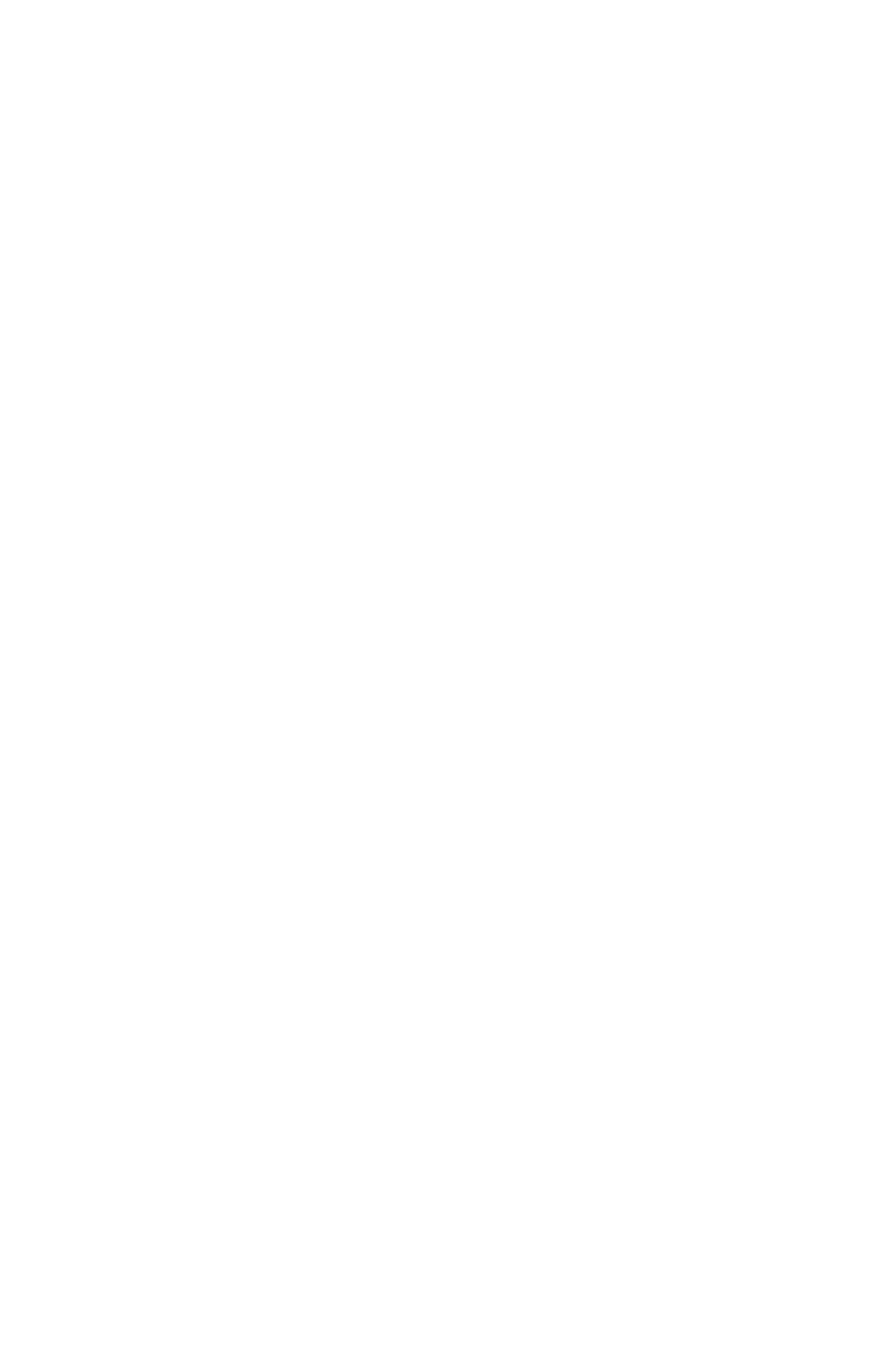

Welcome to the 86th District Court Sobriety Court. This is a team approach to a very serious personal and social problem. The Probation Officer, Prosecutor, Defense Lawyer, Treatment Provider, even the Court Recorder and Bailiff, as well as myself, are all here to do our jobs so that you can maintain your sobriety.

You can do this if you follow some simple rules:

**Be Honest.** We can work through almost any problem together if you are truthful with us.

**Be Accountable.** This program is about accountability and personal responsibility. Sobriety does not come easily for anyone. Anything in life worth having requires some personal sacrifice.

**Show up on time** for appointments and hearings. Ultimately, this program is about self-respect and respect for others.

**Work the Program** with a 12-step sponsor. Be able to demonstrate that you are working the program and how.

**Follow all Rules.** Read and follow all of the rules throughout this handbook.

There are a lot of people supporting you – the Sobriety Court team, as well as other participants in the program. We look forward to working with you toward your successful completion of this program and a clean and sober life.

Michael S.Stepka District Court Judge

Revised April, 2021

\_\_\_\_\_\_\_\_\_\_\_\_\_\_\_\_\_\_\_\_\_\_\_\_\_\_\_\_\_\_\_\_\_\_\_\_\_\_\_\_\_\_\_\_\_\_\_\_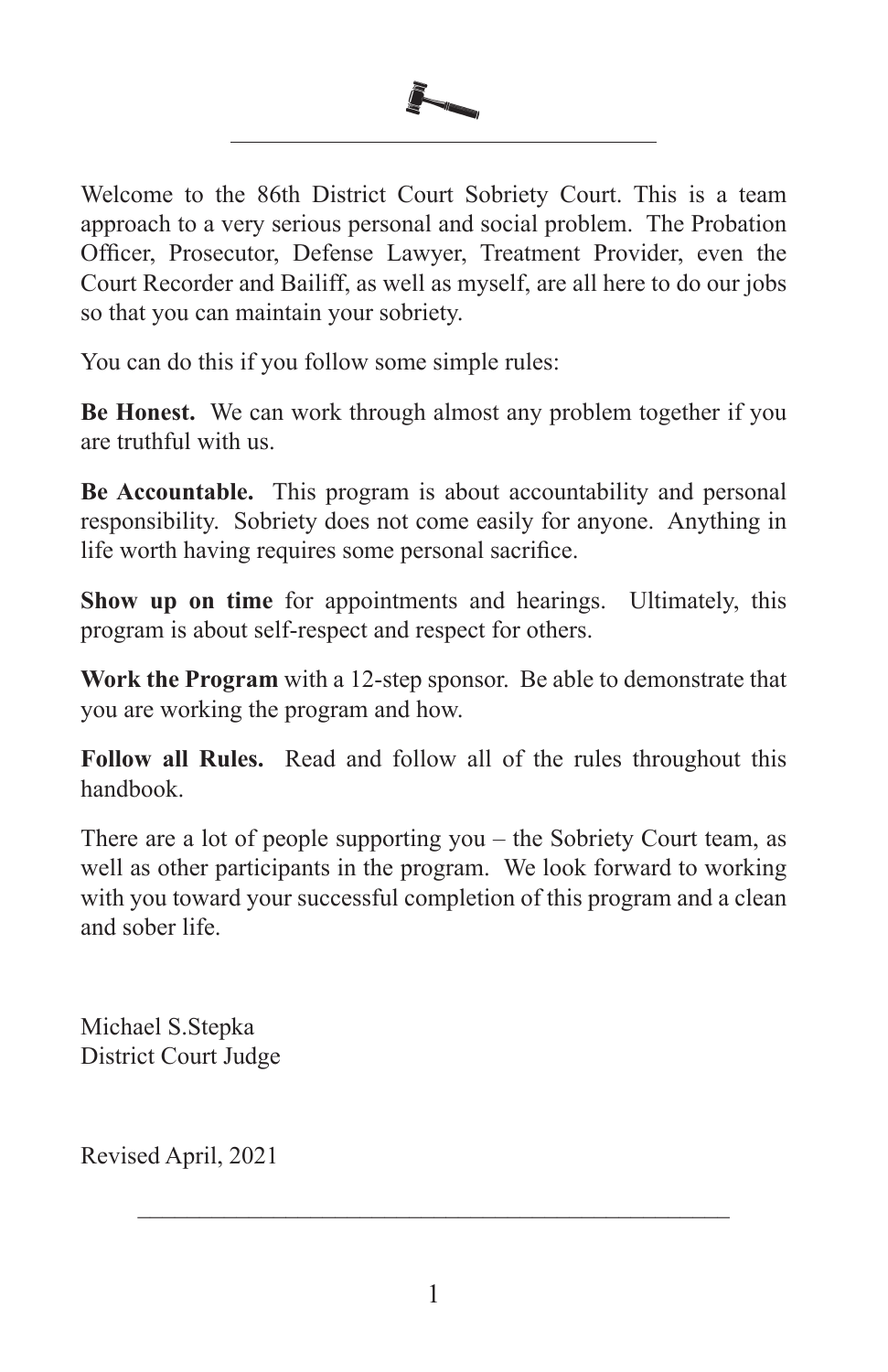

# **• INTRODUCTION •**

The 86th District Sobriety Court is designed primarily for people with multiple drunk driving convictions. You enter the program by pleading guilty and being sentenced to sobriety court. You will receive a minimum of 30 days in jail in accordance to the OWI 3rd statute. License sanctions are imposed by the secretary of state.

As a person whose problems stem from substance abuse, this program is especially designed for you. As you enter this voluntary, intensively supervised treatment program, you will need to be motivated to work toward changing your lifestyle and becoming free from alcohol and drugs. This program is accessible regardless of race, religion, sex, ethnic origin, sexual orientation, marital status, age, or physical and/or mental disability. If you do not believe you need treatment or do not want to participate in treatment, you do not belong in this program.

# *You are expected to follow all the guidelines in this handbook.*

# **• COURTROOM ETIQUETTE •**

The courtroom is a place that requires a personal demonstration of respect and courtesy to the judge, court staff, participants and guests in attendance. The judge's virtual courtroom IS a courtroom and it is expected that each participant treat it as such.

You must abide by the following rules:

- $\sqrt{ }$  DO arrive to review hearings on time.
- √ DO turn off all cell phones, pagers and other electronic devices.
- $\sqrt{\phantom{a}}$  DO address the Judge with the utmost respect.
- √ DO bring your homework or any other paperwork as ordered by the Judge or Probation Officer.
- \* DO NOT have conversations with co-participants or guests while court is in session. Pay attention!
- \* DO NOT talk when the Judge is speaking.
- \* DO NOT swear or use profane language in the courtroom.
- \* DO NOT bring food or beverages into the courtroom.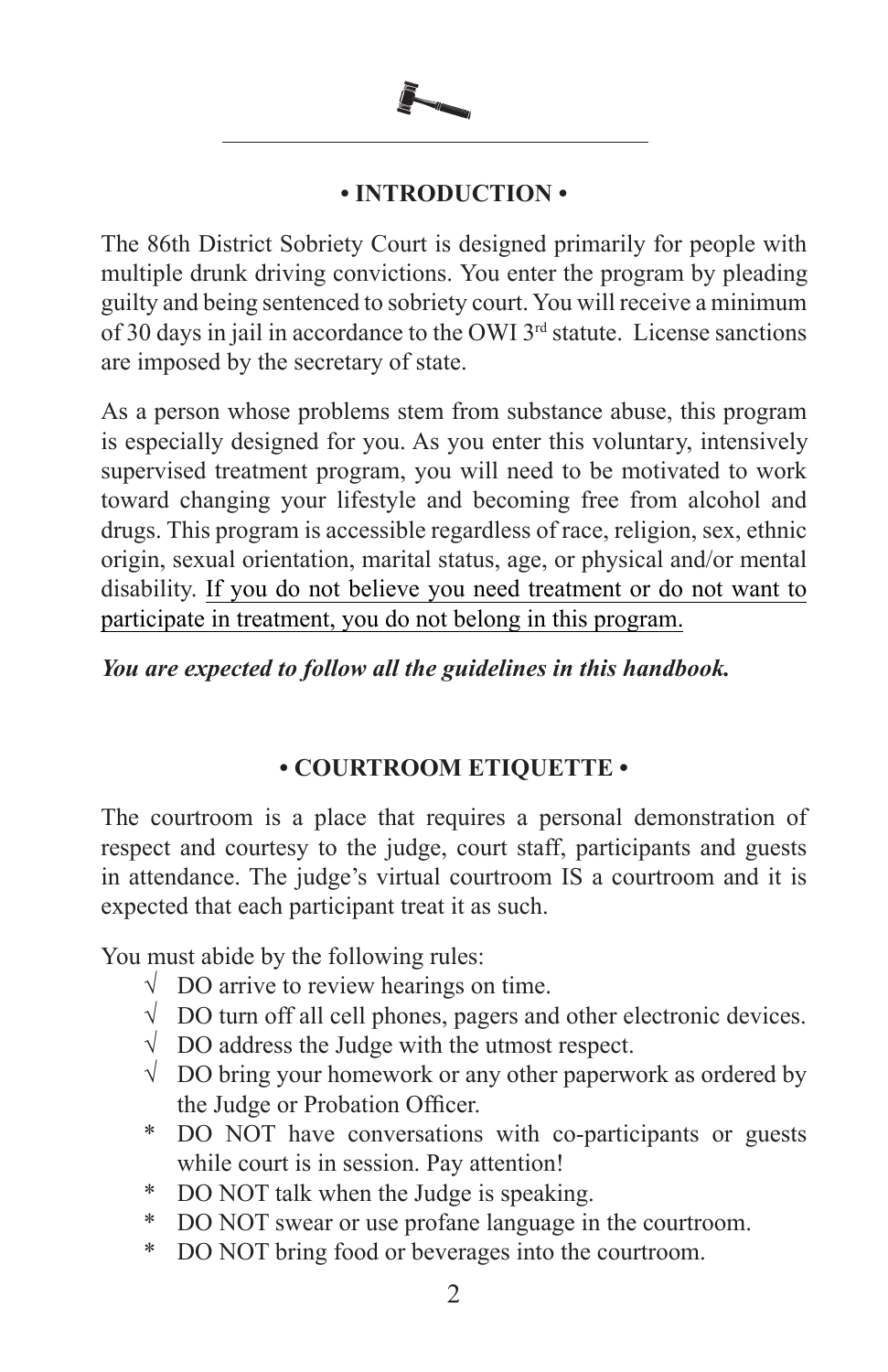- \* DO NOT sleep in the courtroom.
- \* DO NOT wear clothing with obscene or inappropriate language, pictures or references to drugs/alcohol.
- \* DO NOT wear risqué clothing (i.e. revealing shirts, blouses, excessively short shorts), tank tops or unbuttoned shirts.
- \* DO NOT wear hats, bandanas or sunglasses.

# **• MEDICATIONS: PRESCRIPTION AND OVER THE COUNTER •**

Before you enter into the sobriety court, you will need to tell the coordinator about any medications you are taking. This includes both prescription and over the counter medications. In order to participate in Sobriety Court, you cannot take any medication that is not approved first by the Probation Officer. Use of narcotics, as well as any medication that is potentially addictive, can be abused, or will trigger a positive drug test result may not be approved.

You will be agreeing to the following:

- I understand that I must have permission from the sobriety court Probation Officer before consuming any medications. I will keep the Probation Officer fully advised of all medications I am taking even if they are "over the counter" I will not consume any herbal products, vitamins, over-thecounter substances or diet products without prior approval from the Probation Officer.
- I will not consume any product that may contain poppy seeds.
- I will not possess or consume marijuana under any circumstance.
- I understand that I will not be allowed to use medical marijuana at any point while I am a participant of sobriety court.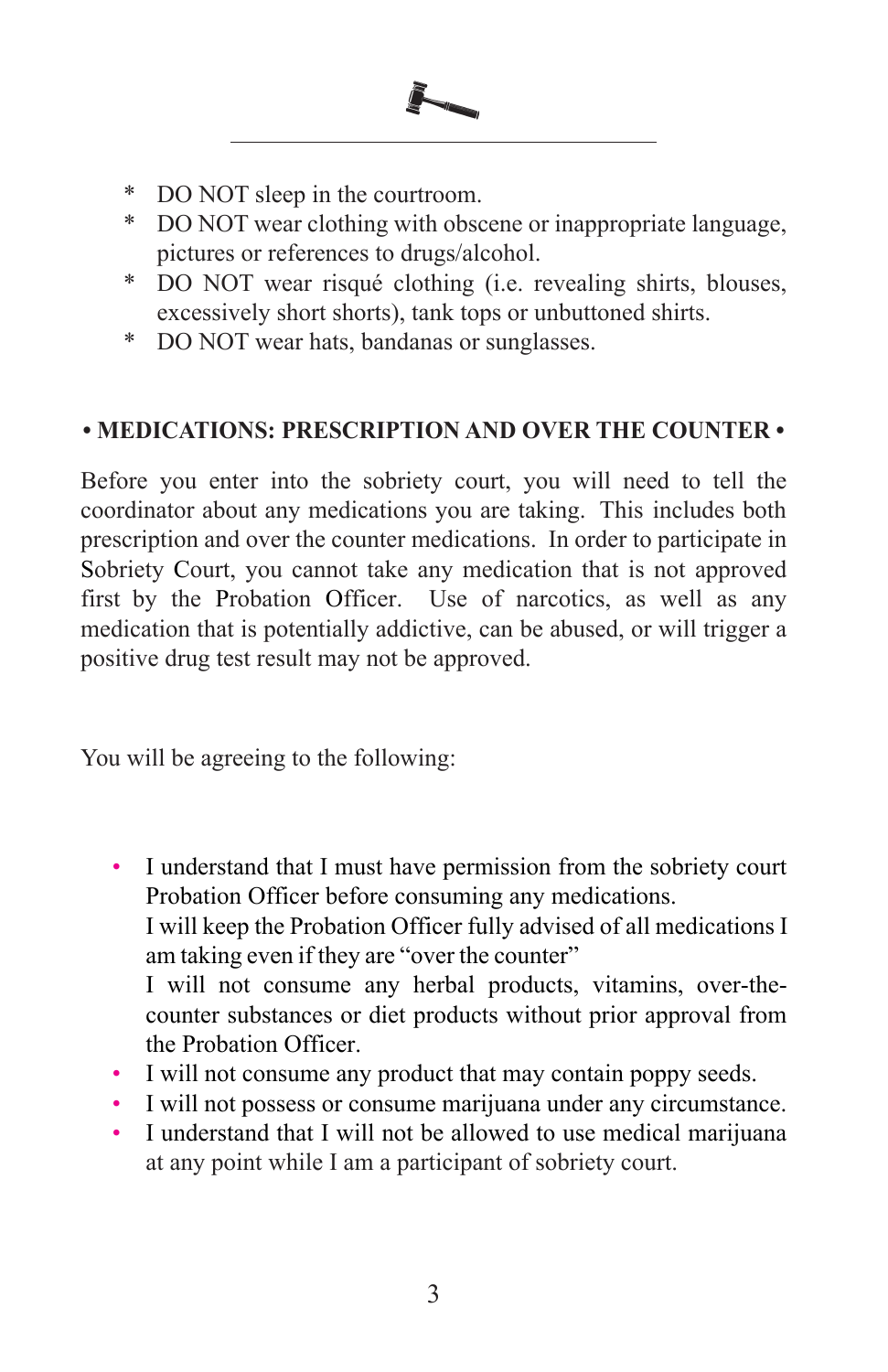

- When seeking medical or dental treatment that results in or may result in receiving a prescription for medication, I will advise my doctor, dentist or medical personnel of my addition and the need to take only non-narcotic medication.
- I understand that if I fail to get permission from the Probation Officer before consuming any medication, I will be sanctioned by the Court.

If you receive emergency treatment and through the course of this treatment are administered an unapproved medication, you must provide proof and report the medication immediately to your Probation Officer.

IT IS YOUR RESPONSIBILITY TO INFORM ANY HEALTH CARE PROVIDER YOU SEE THAT YOU ARE A SOBRIETY COURT PARTICIPANT AND ARE NOT ALLOWED TO BE PRESCRIBED OR CONSUME ANY NARCOTIC MEDICATION UNLESS ABSOLUTELY MEDICALLY NECESSARY.

# **• ZERO TOLERANCE OF ALCOHOL OR DRUGS •**

- You may not consume or possess any alcohol or illegal drugs including medical marijana while Participating in Sobriety Court.
- You may not be around other persons, who are using or possessing alcohol or illegal drugs, including having such at your residence. Alcohol or illegal drugs may not be present in your residence, vehicle or workplace. If such substances are found, you will be held responsible.
- You may not use medical marijuana at any point while you are a participant in sobriety court.
- You may not go to any bars, casinos, or any place that serves alcohol by the glass.
- You may not be in any establishment where illegal drugs are used, kept or sold.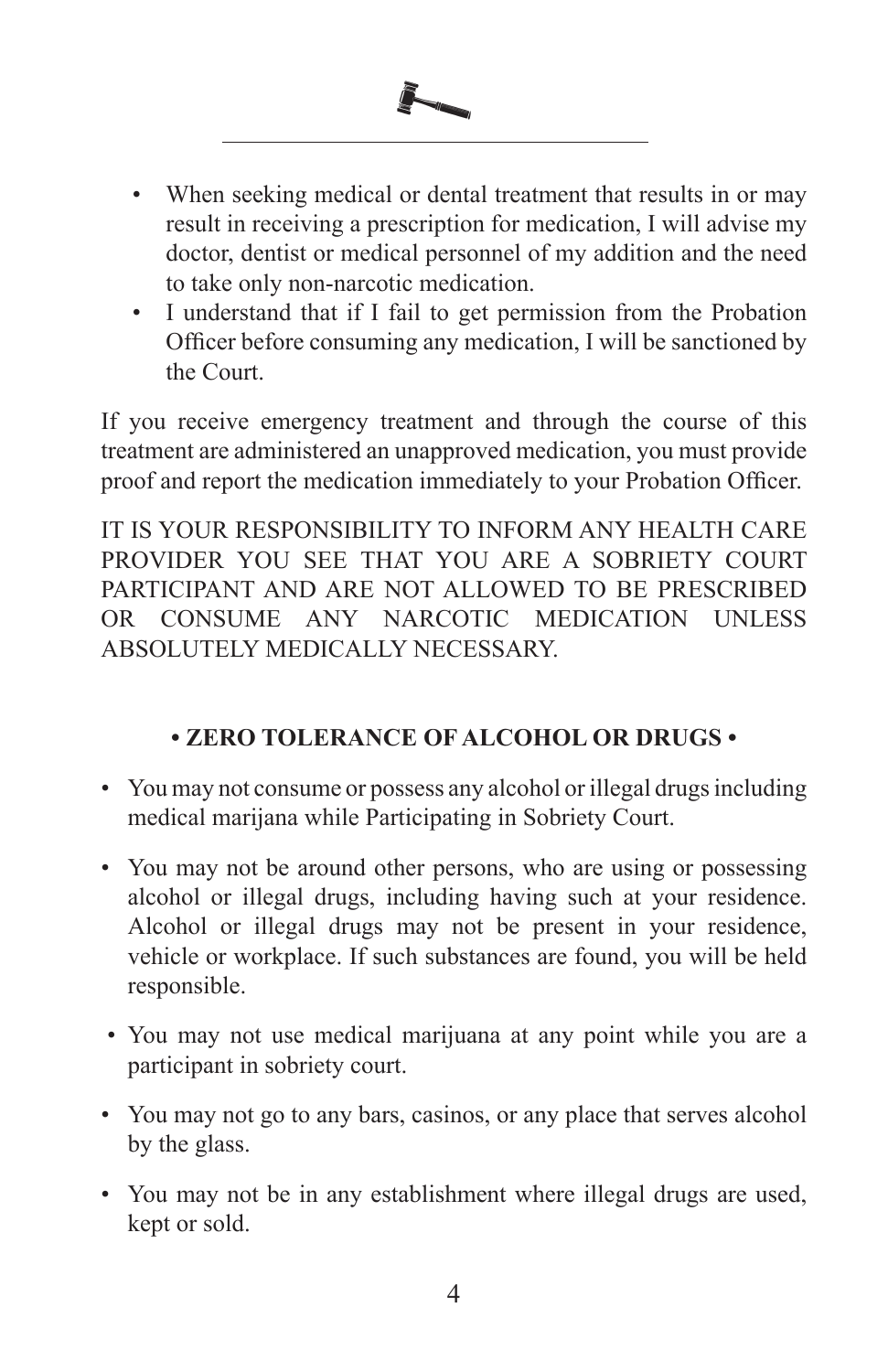

- The consumption of alcohol is prohibited in the sobriety court program. It is YOUR responsibility to avoid products containing alcohol, read labels and know what is in a product before you purchase or use them.
- Once you have completed Phase 1, you may be allowed to enter an establishment, where alcohol is incidental to food service with prior approval from your Probation Officer. You may not be in an establishment that has brewery, bar or pub, spirits, distillery or vineyard in its name. You must also get prior approval to be in an establishment that serves alcohol; however, there may not be any alcoholic beverages at your table, which includes anyone with you.

# **• OUT OF TOWN TRAVEL OR OVERNIGHT VISITS •**

- You may not stay at any location *but your place of residence* during Phase 1.
- After Phase 1, you may have overnight and some travel if approved by the Sobriety Court Team. You must obtain permission prior to travel, and travel may not be for more than 5 days. You will be required to test during the travel time, and you may have to continue with selfhelp meetings.

### **• CURFEW •**

During Phase 1, there is a mandatory 10 p.m. curfew. You must be in your residence prior to 10 p.m., unless this conflicts with your work schedule. Otherwise, you must inform your Probation Officer when you are finished with work and be home within one-half hour after finishing work.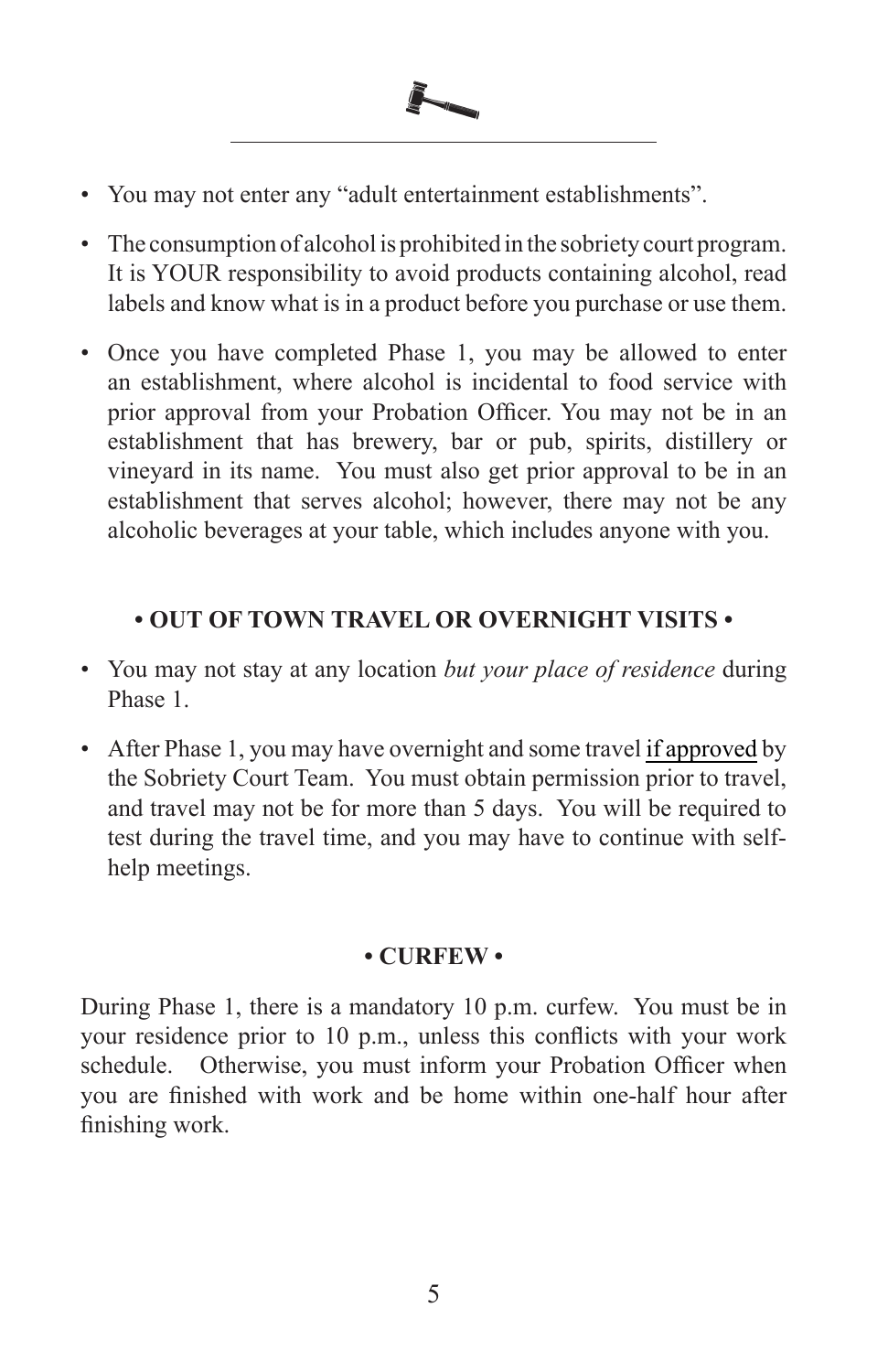

# **• POLICE CONTACT •**

Participants must report any contact with the police on the next business day following the occurrence. This includes all direct and indirect contact.

### **• COUNSELING/TREATMENT •**

Sobriety Court Participants must have a substance abuse assessment before entering the Program. The assessment determines the required treatment. If you do not believe you need treatment, you do not belong in the Sobriety Court. The Court will be communicating on a regular basis with your counselor to discuss progress and attendance. The Sobriety Court team reserves the right to alter your treatment based on your needs.

\*Participants will fully participate in treatment with no unexcused absences and to all other programs to which you are referred to maintain sobriety. **A Sobriety Court Probation Officer must excuse any absences.** If counseling falls on a holiday and the group is rescheduled, you must attend (it is not optional). Counseling does not count as a 12 step meeting, unless authorized by the Probation Officer. You agree to obey all the rules of counseling and pay all fees. You agree to attend all meetings, be on time, and participate.

# **• COST OF THE PROGRAM •**

A payment plan can be established with the Court until all fines, costs and restitution are paid in full. There will be some upfront costs on the delayed portion (costs and court appointed attorney fees if applicable). These must be paid in full within the first year (in the delayed portion of the sentence). Some additional costs will be added upon the sentence reduction such as fines, law enforcement reimbursement, etc. All fines and costs must be paid in full prior to graduation.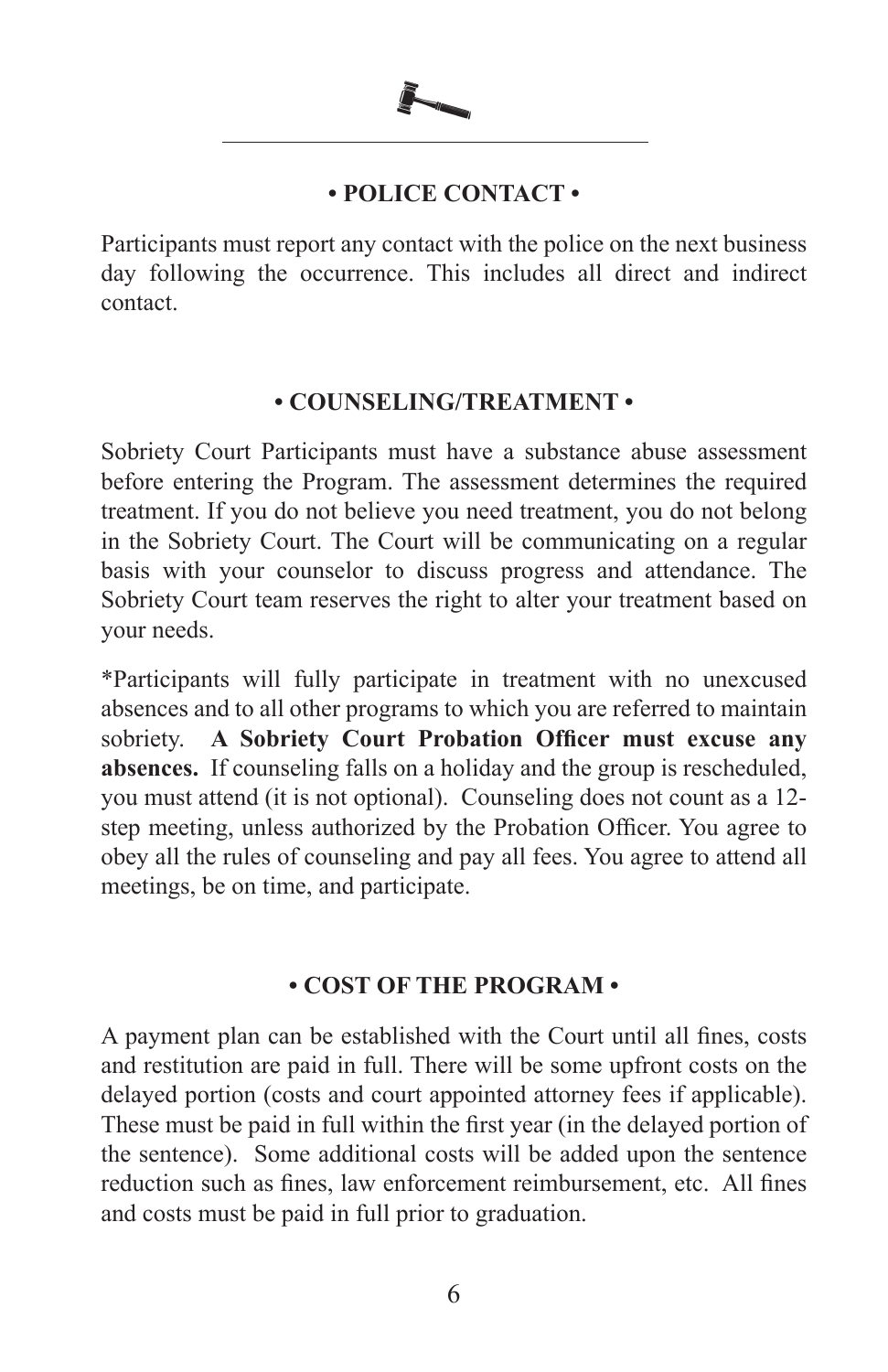

You will be expected to pay for preliminary breath tests (PBT) and drug tests/urine screens at the time of testing. Treatment cost will vary depending on your income and the agency providing your treatment.

Remember, the offense you committed would have resulted in some significant jail time and you would have been billed for the cost of your incarceration in addition to the fine, costs, restitution and cost of counseling/treatment.

# **• CONFIDENTIALITY•**

You will agree to sign a consent form waiving confidentiality of any medical, treatment or social service records. If you withdraw your consent, you will be terminated from Sobriety Court.

The purpose of, and need for, a consent form release is to inform the court and all other named parties of eligibility, acceptability, treatment, attendance, compliance, and prognosis in substance abuse treatment. Such records are protected under the Federal regulations governing Confidentiality of Alcohol and Drug Patient Records, 42 C.F.R. Part 2, and any information identifying you as a patient in an alcohol or other drug abuse program cannot be disclosed without written consent, except in limited circumstances as provided for in these regulations. Recipients of this information may redisclose it only in connection with their official duties.

# **• THE SOBRIETY TREATMENT COURT TEAM •**

The key to your success is the TEAM approach. The Sobriety Court team consists of the Judge, Prosecutor, Defense Counsel, Probation Officer, Treatment Providers, Sobriety Court Graduates, Drug Testing Facilitators, and YOU. You are the main player. The rest of us are here to support you. Each case is reviewed on a regular basis by the team members prior to review hearings.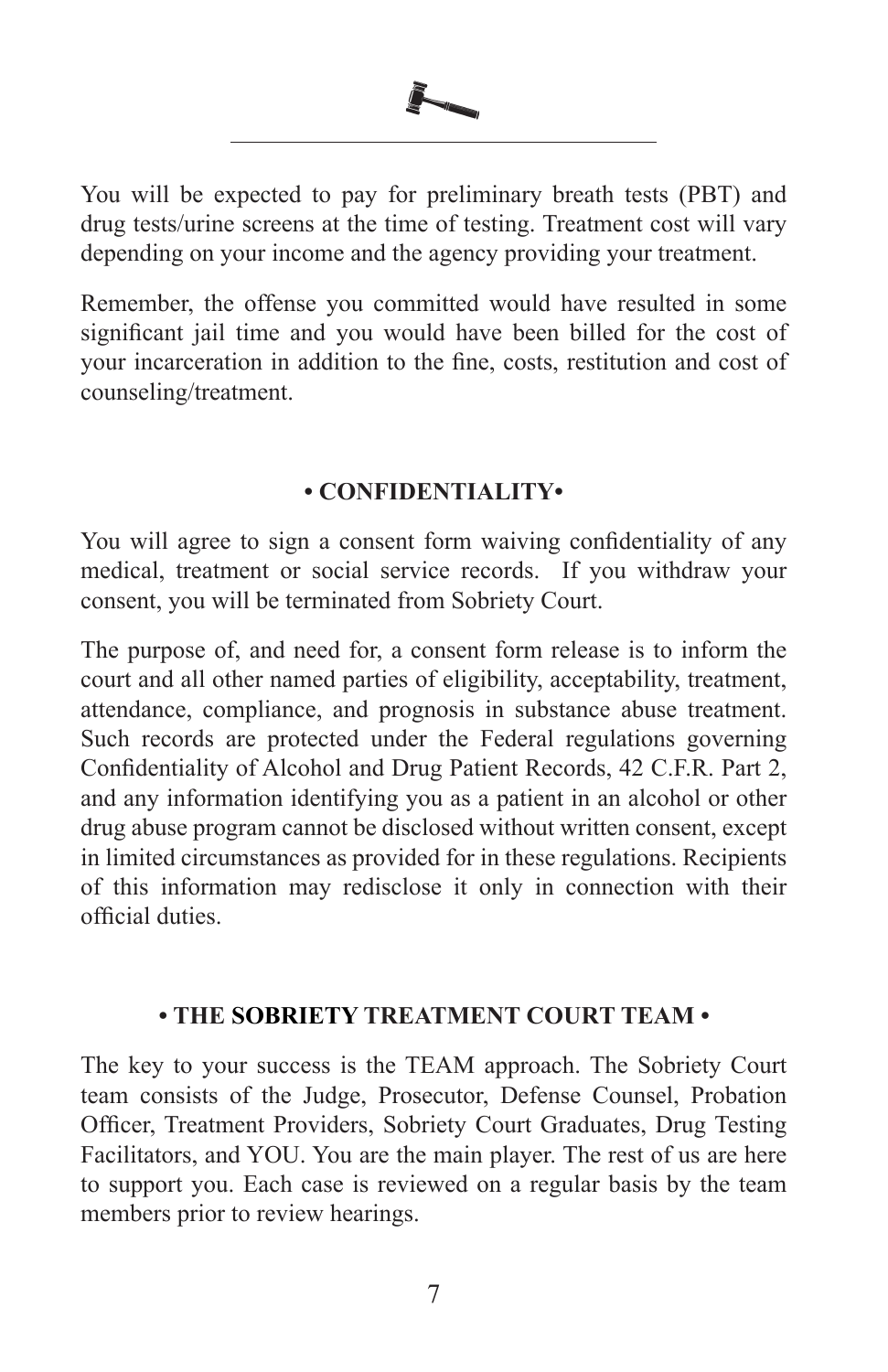

### **• REVIEW HEARINGS •**

Participants in the Sobriety Court are required to attend Review Hearings every two to four weeks. The Judge, Prosecutor, Attorneys, Probation Officers, Treatment Providers, other sobriety court participants, family members and friends are invited to attend these hearings. The Judge will review your progress with you, the treatment provider and Probation Officer, and will determine what rewards, sanctions or adjustments may be appropriate.

You are encouraged to ask the Judge any questions and voice any concerns you may have about your treatment program. You will be given written notice of your next report day and the next review hearing. It is your responsibility to keep track of your court dates. You will not receive additional notices in the mail. You also waive the right to legal representation at review hearings. MCL 600.1068 (1) (c)

# **• REPORT DAYS •**

Participants in the Sobriety Court are expected to report to their Probation Officer on their assigned report day and on time. You should come prepared with proof of 12 step meeting attendance, your check in form, and any other verification that is requested. If you have changes in your life such as address, roommates, employment, etc., you need to inform your Probation Officer on report day.

# **• EMPLOYMENT AND/OR SCHOOL •**

The Judge may require you to obtain/maintain employment or enroll in a vocational/educational program. Sobriety Court requires that clients without a high school diploma pursue a general equivalency diploma (G.E.D) or complete high school.

If you lose your job while in the program, you will be given a time frame in order to secure another job. While searching for employment, you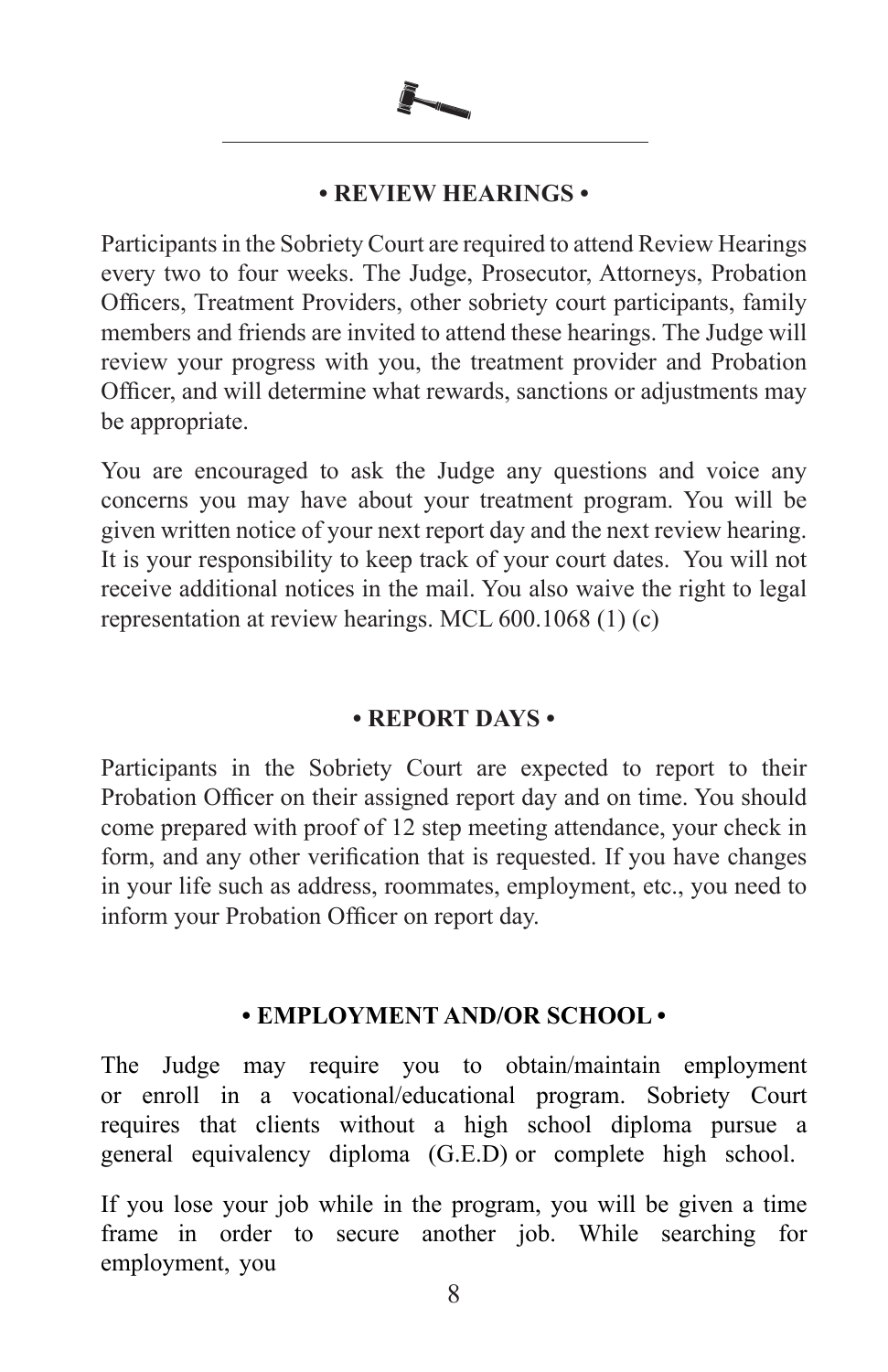

may be required to participate in job training or community service.

Sobriety Court staff will routinely verify employment through phone contact with the employer or copies of paycheck stubs. We strongly encourage you to notify your employer of your participation in the Sobriety Court program including required court appearances and group sessions.

# **• EDUCATION, EMPLOYMENT AND COMMUNITY SERVICE •**

While in sobriety court you will need to maintain or find employment or enroll in higher education. If you are not working or attending school you will be required to complete regular community service.

If you do not have a High School Diploma or GED, attaining this will be required before commencement.

If you are not working or attending school you will need to complete regular community service and job search activities. Each week you will be required to complete a minimum of:

\* 15-30 hours of community service (verification provided to your case manager).

# **• DRUG & ALCOHOL TESTING •**

Participants in Sobriety Court are expected to take twice daily to random 8 x per month PBT's and two times per week to four times per month random drug screenings as ordered. Testing may change depending on your phase and performance in the program.

If you miss a PBT or urine screen it is mandatory that you call your Probation Officer immediately. \*Note, a late test is considered a missed test.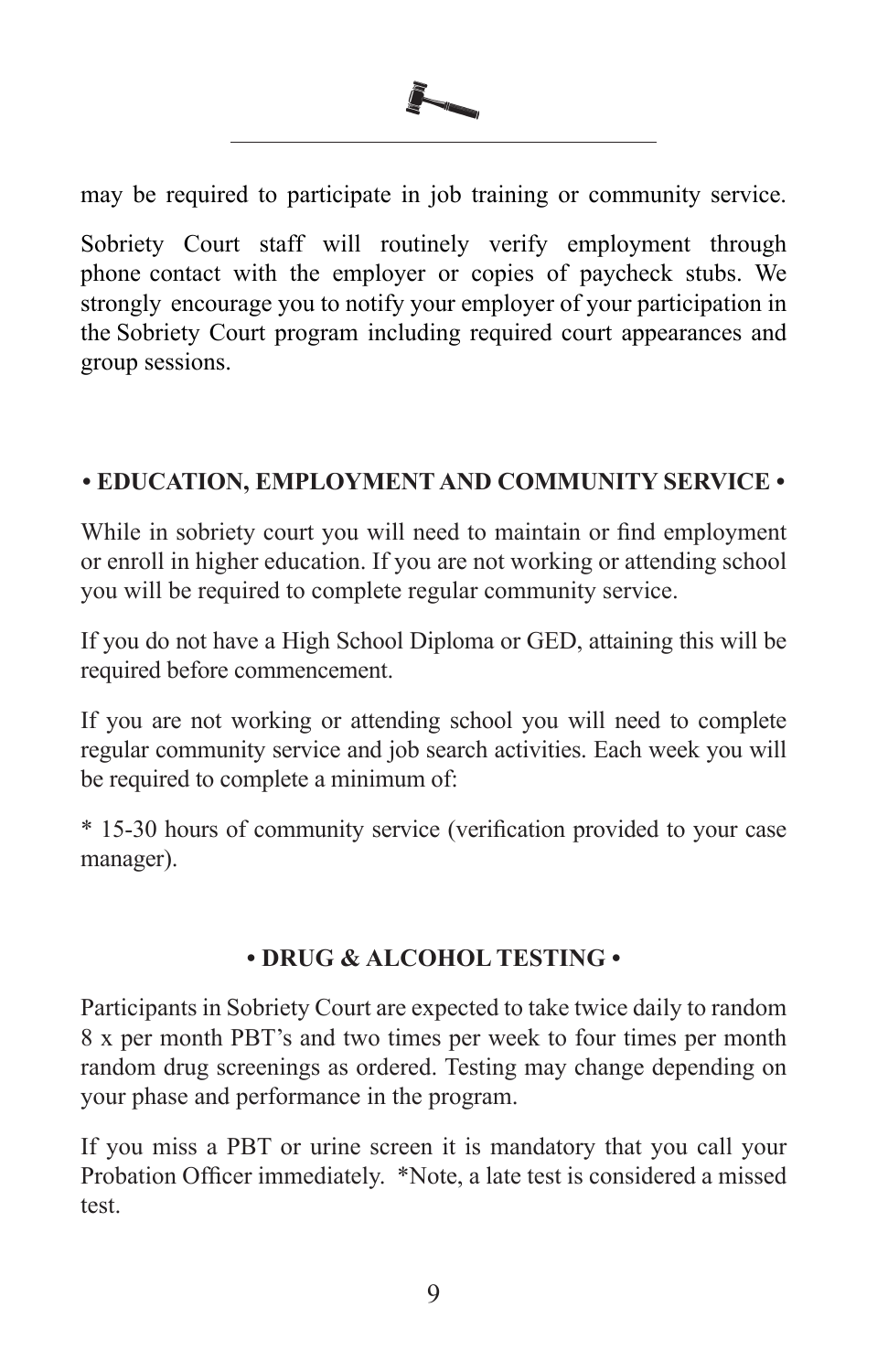

You agree that the court may rely on a PBT and drug test. Should you test positive or miss tests, a sanction(s will be imposed, which may include incarceration or re-sentencing.

**Urine Screens –** In order to participate in Sobriety Court you must be able to provide a urine screen on a random basis. NO exceptions. Urine screens must be taken in the a.m. unless you receive prior approval. All urine screens will be witnessed. A variety of drugs can be detected by the lab.

Dilute urine screens...any attempts to dilute your urine with fluids or other products will be detected and will be treated as a positive (dirty urine screen.

You understand that any attempt to falsify a urine test or a PBT is grounds for revocation of Sobriety Court status. You understand that a missed and diluted test will be considered a positive test and will be subject to sanctions. You understand that you may be tested by the Probation Officer or a Police Officer at any time.

**If you think you may test positive, contact your Probation Officer BEFORE you test.** 

# **• 12 STEP MEETINGS •**

You agree to attend 12 step groups as ordered by the court. Any attempt to forge or falsify any 12 step meeting on the verification form may result in termination from Sobriety Court. The 12 step meeting week begins on Sunday and ends on Saturday. If you attend more than one meeting in a day, only one meeting will count towards your weekly count.

# **• HOME VISITS •**

10 You are waiving your rights to privacy and will allow the Probation Officer and/or any Police Officer the right to make random home visits. You understand that this may include a search of your person and your home and that a search of your home may be requested of others that live at your residence.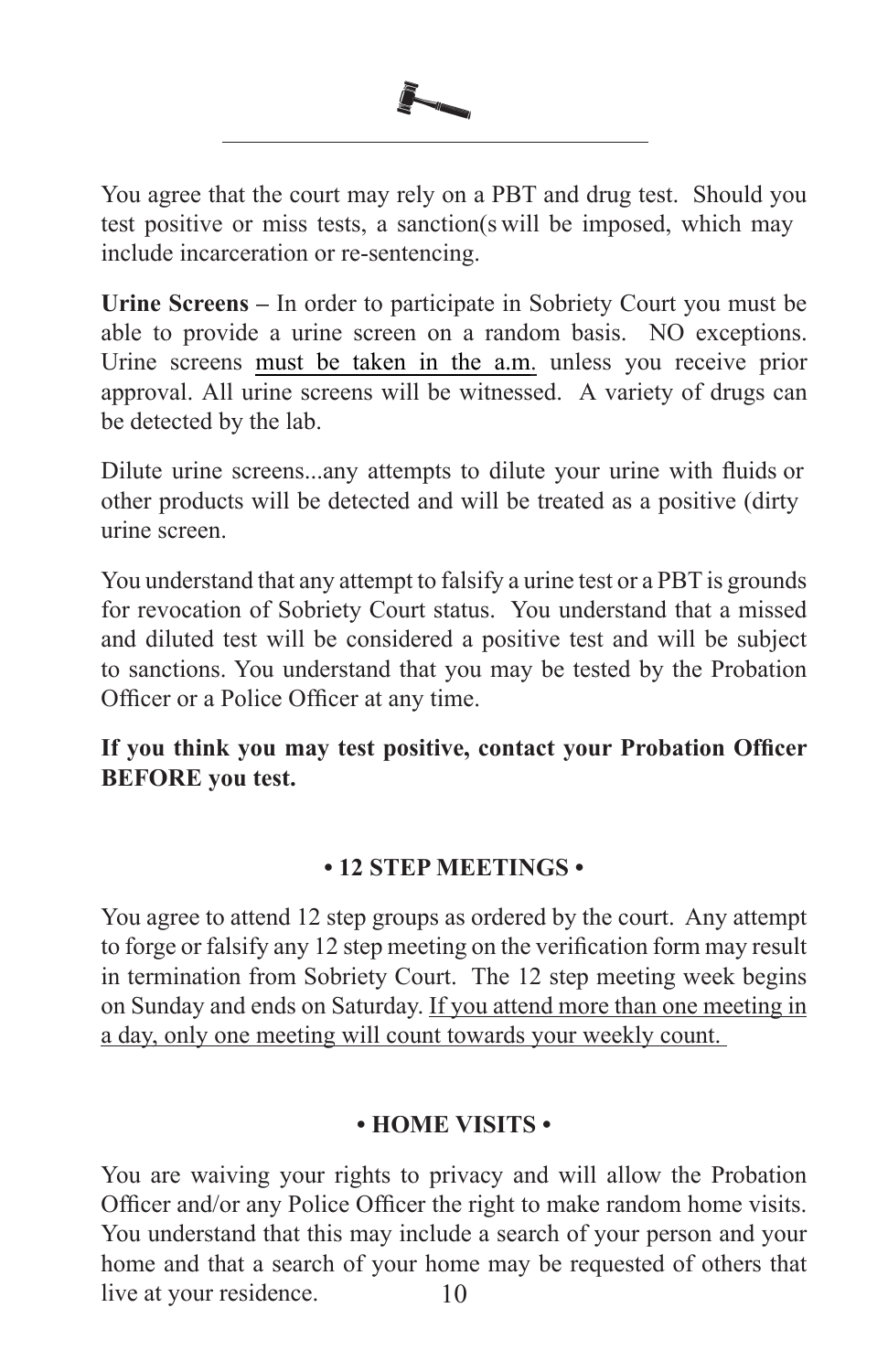

### **• AUTOMOBILE INTERLOCK DEVICE •**

If you receive permission to have the interlock device installed on your vehicle, you must have a device that includes a camera and GPS. You must download the device once per week or obtain the cellular unit. You may not operate the automobile outside of the restrictions set forth by the Secretary of State. You may be violated and your restricted license taken away if you: obstruct the camera in any way, including but not limited to wearing a hat, having another person blow into the unit, not being in range of the camera, distorting the photo, failing to provide a rolling retest, any angry gestures towards the camera, testing positive and/or failing to continue testing until a clean test is obtained. You may not operate any vehicle that is not equipped with an interlock device installed for you. Also, you may not allow anyone else to operate the vehicle(s that contain(s your interlock device(s.

### **• YOUR SAFETY PLAN •**

After being sentenced into Sobriety Court the Judge will instruct you to complete something called a "Safety Plan." The Safety Plan is a written document you will carry with you at all times. Your plan will include a list of people you can trust and count on if you need help. Your sponsor is usually on this list along with other people you know who will be committed to supporting your sobriety. You will use your plan when you find yourself in a situation where you question whether or not you will be able to stay sober. Your Safety Plan will change and grow as you progress through sobriety court.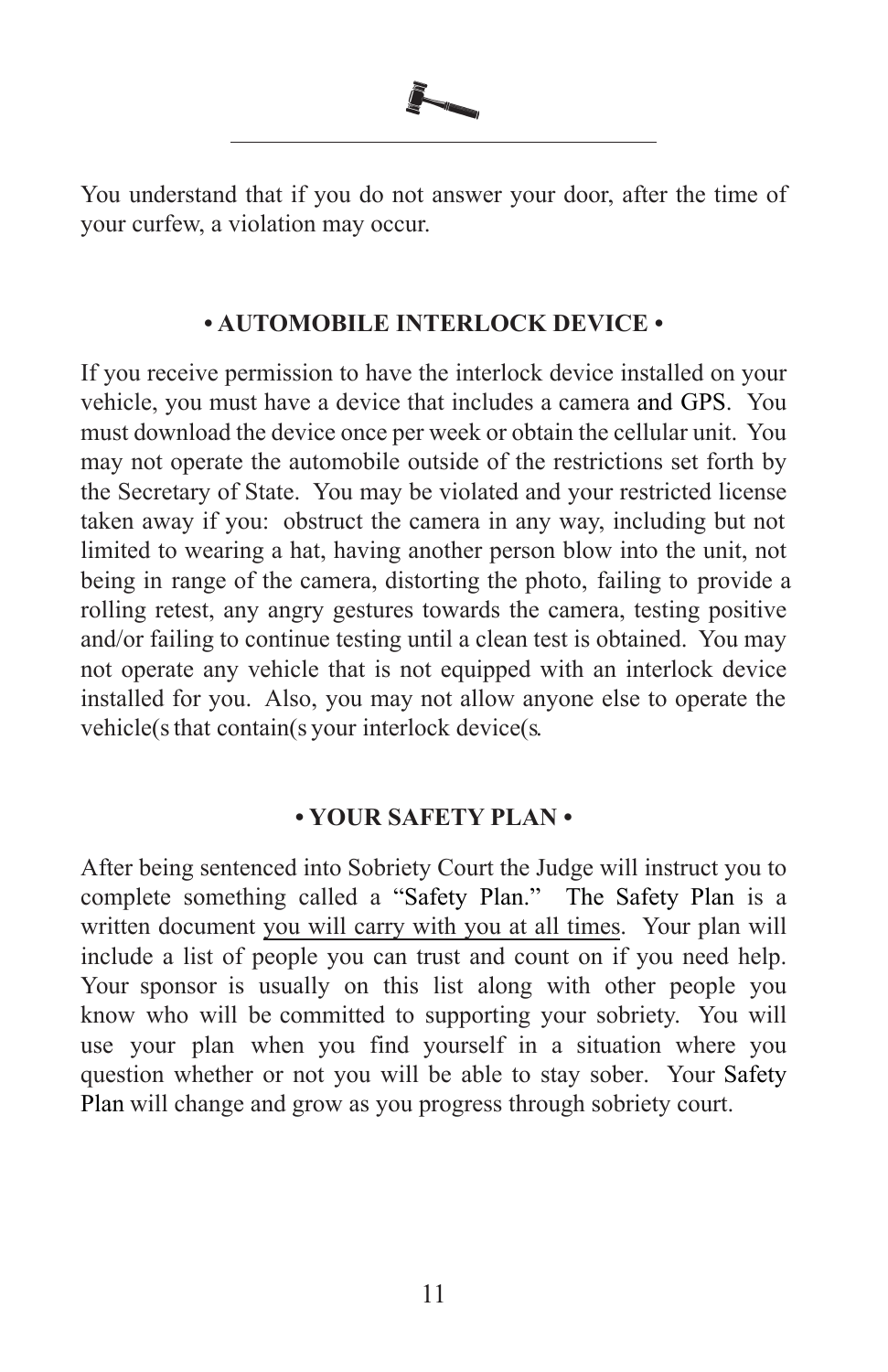# **• DISCHARGE •**

You may be terminated from this program for a variety of reasons including:

- Petition the court for voluntary termination
- Exhibit violent behavior or threats of violent behavior toward self or others
- Display inappropriate, disruptive or non-compliant behavior
- Refusal to satisfactorily participate in program requirements
- Charged with another criminal offense (case by case basis)
- Failure to show for review hearings or report days
- Violation of program rules
- Dilute, missed or positive urine screens/PBT's
- Lack of engagement in a recovery program
- Absconding

# **• RESIDENCE •**

You need to be a resident of one of the three counties in the 86th District. If you change your physical address or phone number, you must notify probation immediately. You may not leave the three county area without obtaining permission from the court.

You may not stay overnight at any place but your residence in Phase 1 and only with permission during the other two phases.

# **• INCENTIVES AND SANCTIONS •**

You will be rewarded for having done well in the program with various incentives, including but not limited to phase advancements, gift cards, and/or a reduction in testing.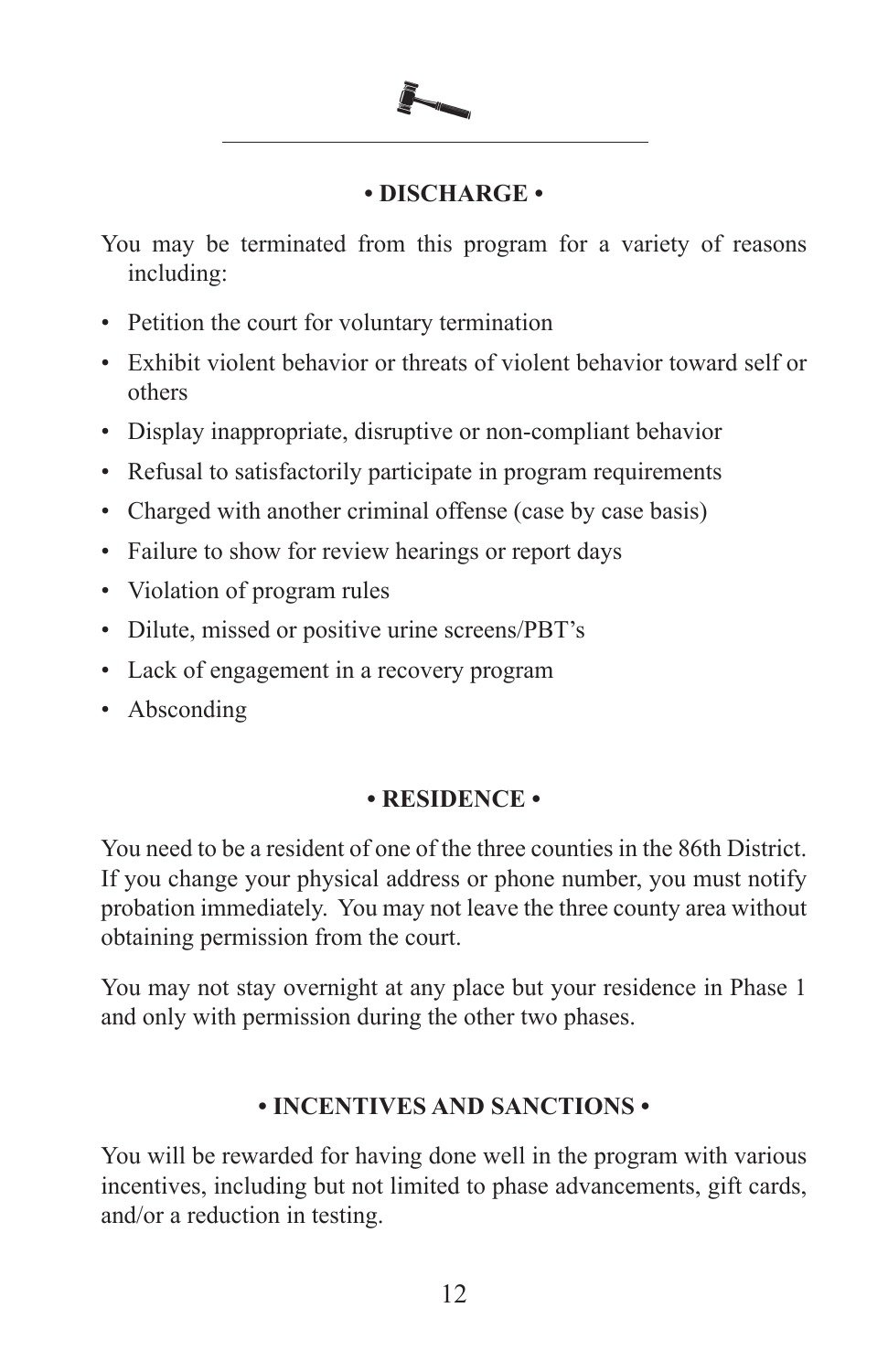

During the sobriety court review hearing, the court may impose immediate sanctions for non-compliance with conditions of the program, including but not limited to community service work, increased testing, writing assignments, and/or jail time. You are waiving the requirement of filing of an Order to Show Cause or Bench Warrant, before imposing such sanction.

# **• COMMENCEMENT •**

You are eligible for commencement when each one of the following conditions have been met.

• You complete your 1 year on a delayed status and then another 18-24 months after the sentence has been reduced.

• You have demonstrated sobriety for at least 90 consecutive days prior to the end of your probation with the team to have discretion over minor violations where a sanction may be given. The final decission to be made by the court.

• You have completed all program requirements and the team has determined you are suitable for commencement.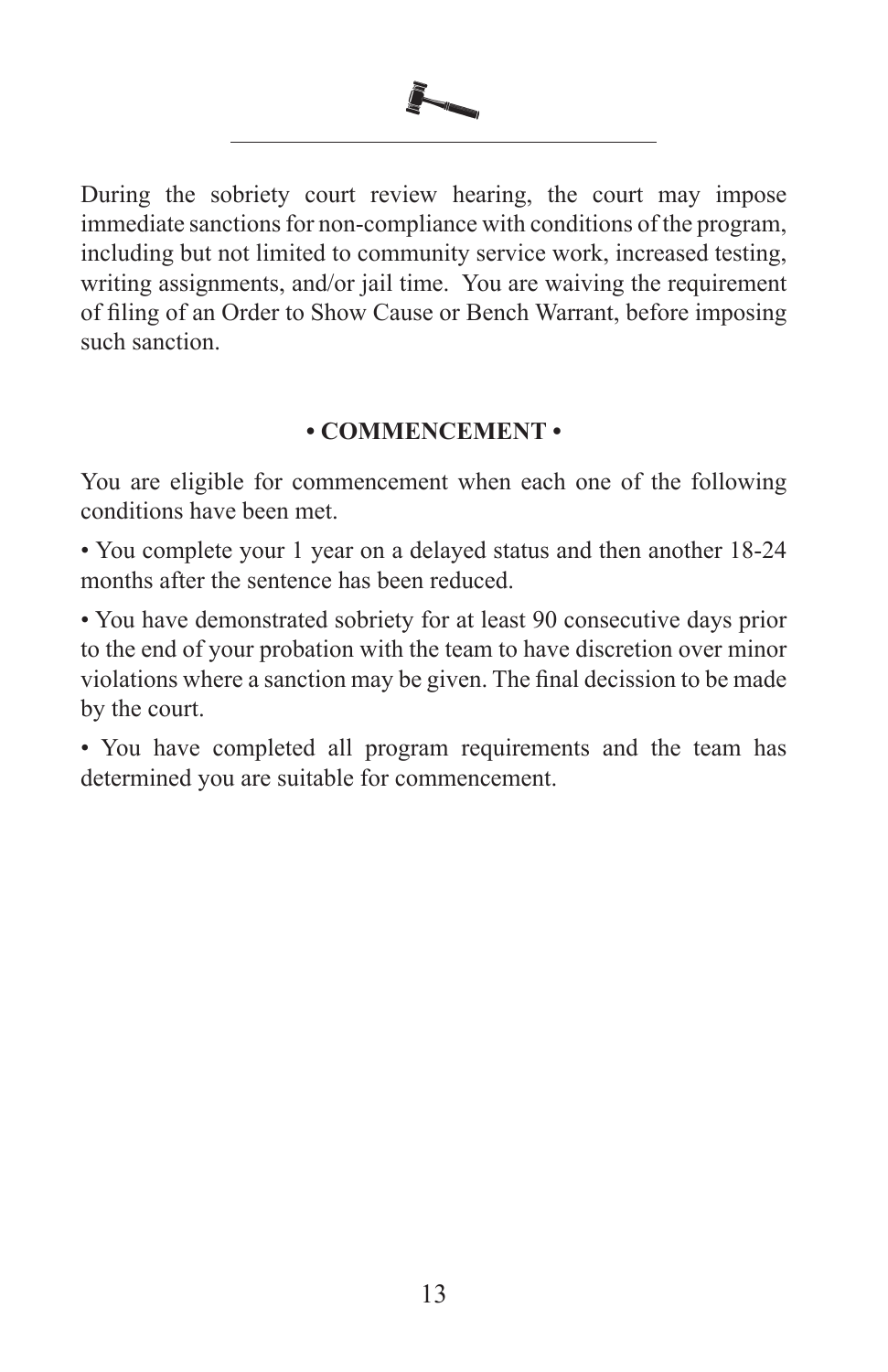# **Phone Numbers**

Addiction Treatment Service (ATS) - (231) 922-4880

Catholic Human Services (CHS) - (231) 947-8110

Munson Alcohol and Drug Treatment Center - (231) 935-6382

Alcoholics Anonymous (AA) - (231) 946-8823

Narcotics Anonymous (NA) - (231) 941-9062

Pinerest - (231) 947-2255

Traverse Health Clinic - (231) 935-0799

Northern Lakes Community Mental Health (231) 922-4850 or (800) 492-5742

24 Hour Crisis Number - (833) 295-0616

# **86th District Court Probation Office:**

Antrim County/Grand Traverse/Leelanau County - (231) 922-6899 Office (231) 922-6889 Fax

# **• PARTICIPANT RESPONSIBILITIES •**

During your time in sobriety court you will progress though three different phases. Each phase has specific requirements you must comply with in order to progress to the new phase and ultimately to commencement. Phase requirements are tailored to each participant's addiction and recovery needs, but in general are as follows: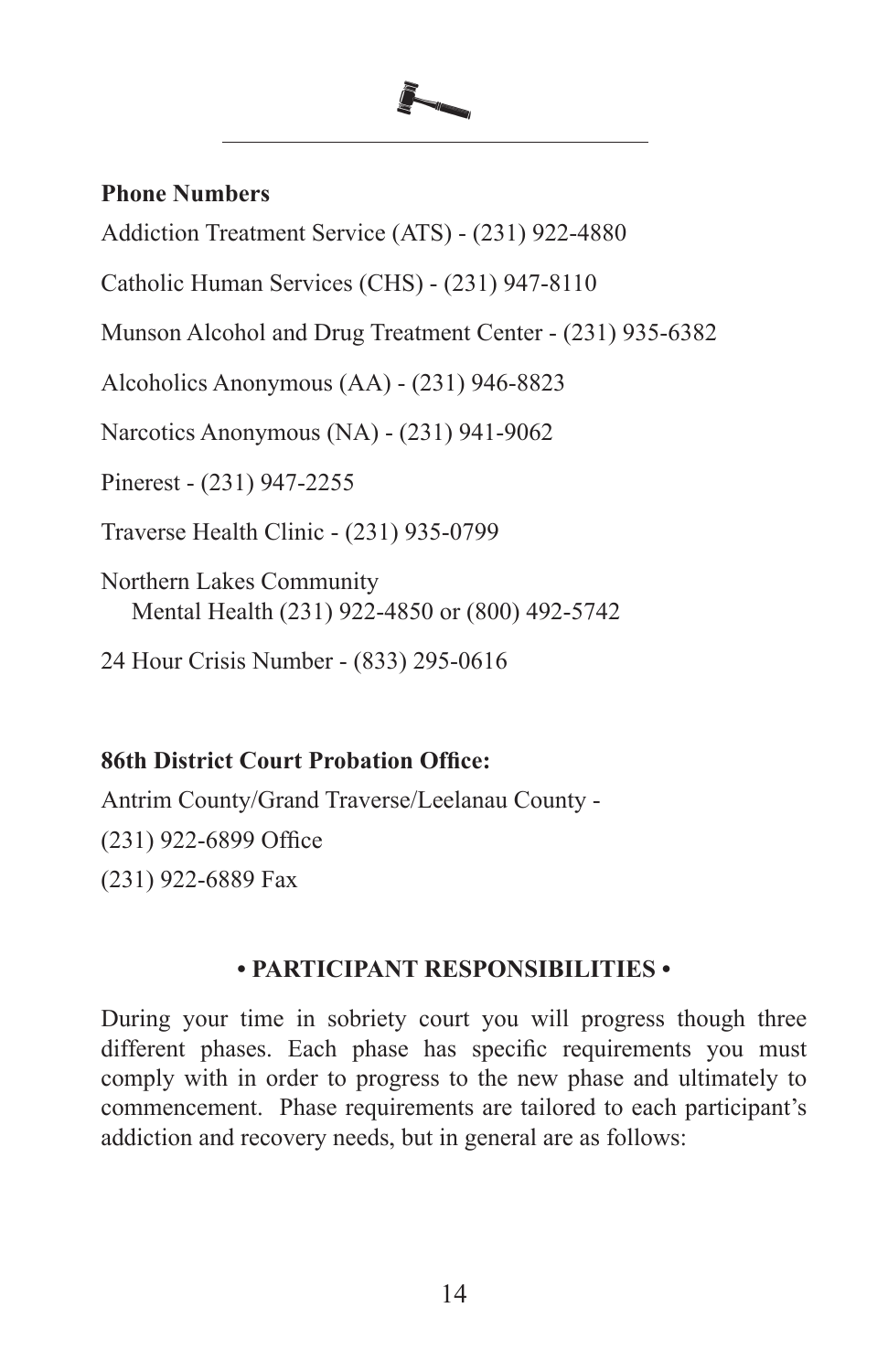

|                                           | Phase 1                                                                               | <b>Phase II</b>                                                                                                      | <b>Phase III</b>                                               |
|-------------------------------------------|---------------------------------------------------------------------------------------|----------------------------------------------------------------------------------------------------------------------|----------------------------------------------------------------|
| <b>Urine Screens</b>                      | Random<br>minimum of 4x/month                                                         | Random<br>minimum of 4x/month                                                                                        | Random<br>minimum of 4x/month                                  |
| <b>Alcohol Testing</b>                    | $2-4x/day$                                                                            | minimum Daily a.m.                                                                                                   | Daily to minimum 8 times<br>per month random                   |
| <b>Home Checks</b>                        | Random 24/7                                                                           | Random                                                                                                               | Random                                                         |
| <b>Review Hearings</b>                    | At least 2 times per month                                                            | Monthly                                                                                                              | Monthly                                                        |
| Report to<br><b>Probation Officer</b>     | At least 2 times per month                                                            | 2 Scheduled per month                                                                                                | 1 Scheduled per month                                          |
| Curfew                                    | Daily 10:00 p.m.                                                                      | N/A                                                                                                                  | N/A                                                            |
| <b>12 Step Meetings</b>                   | 90/90 followed by 4 per week                                                          | At least 4 per week                                                                                                  | At least 3 per week                                            |
| Sponsor                                   | On or before 90 days                                                                  | Maintain                                                                                                             | Maintain                                                       |
| Employment and/<br>or Education           | Seek or maintain employment,<br>higher education or<br>community service work         | Continue employment,<br>education or community<br>service work                                                       | Continue employment,<br>education or community<br>service work |
| <b>GED</b> (if applicable)                |                                                                                       | Continue GED classes                                                                                                 | Continue GED                                                   |
| <b>Community</b><br>Service               | 15-30 hours per week if<br>unemployed                                                 | 15-30 hours per week if<br>unemployed                                                                                | 15-30 hours per week if<br>unemployed                          |
| <b>Healthy Living</b><br>Plan             | N/A                                                                                   | Develop a plan                                                                                                       | Implement the Healthy Living<br>Plan                           |
| <b>Safety Plan</b>                        | N/A                                                                                   | Deveop a plan                                                                                                        | Maintain a plan                                                |
| <b>Treatment</b>                          | Enroll in counseling and attend<br>with no unexcused absences                         | Continue with counseling with<br>no unexcused absences                                                               | Reconnect with counselor for<br>a check-up                     |
| Minimum # of<br>days in each<br>phase     | 225 days for felony delayed<br>cases;<br>30 days sanction free to move<br>to Phase II | 225 days for felony delayed<br>cases;<br>30 days sanction free to move<br>to Phase III                               | Remaining of the 3 year<br>timeframe for a felony case:        |
| <b>Additional</b><br><b>Support Group</b> | N/A                                                                                   | Step up group                                                                                                        | Step up group                                                  |
| <b>Payments</b>                           | Must begin to make regular<br>payments on fines & costs                               | <b>Continue with payment</b><br>schedule: A minimum of half<br>of fines & costs must be paid to<br>move to Phase III | Fines & costs must be paid<br>in full                          |

These requirements are described in more detail on the following pages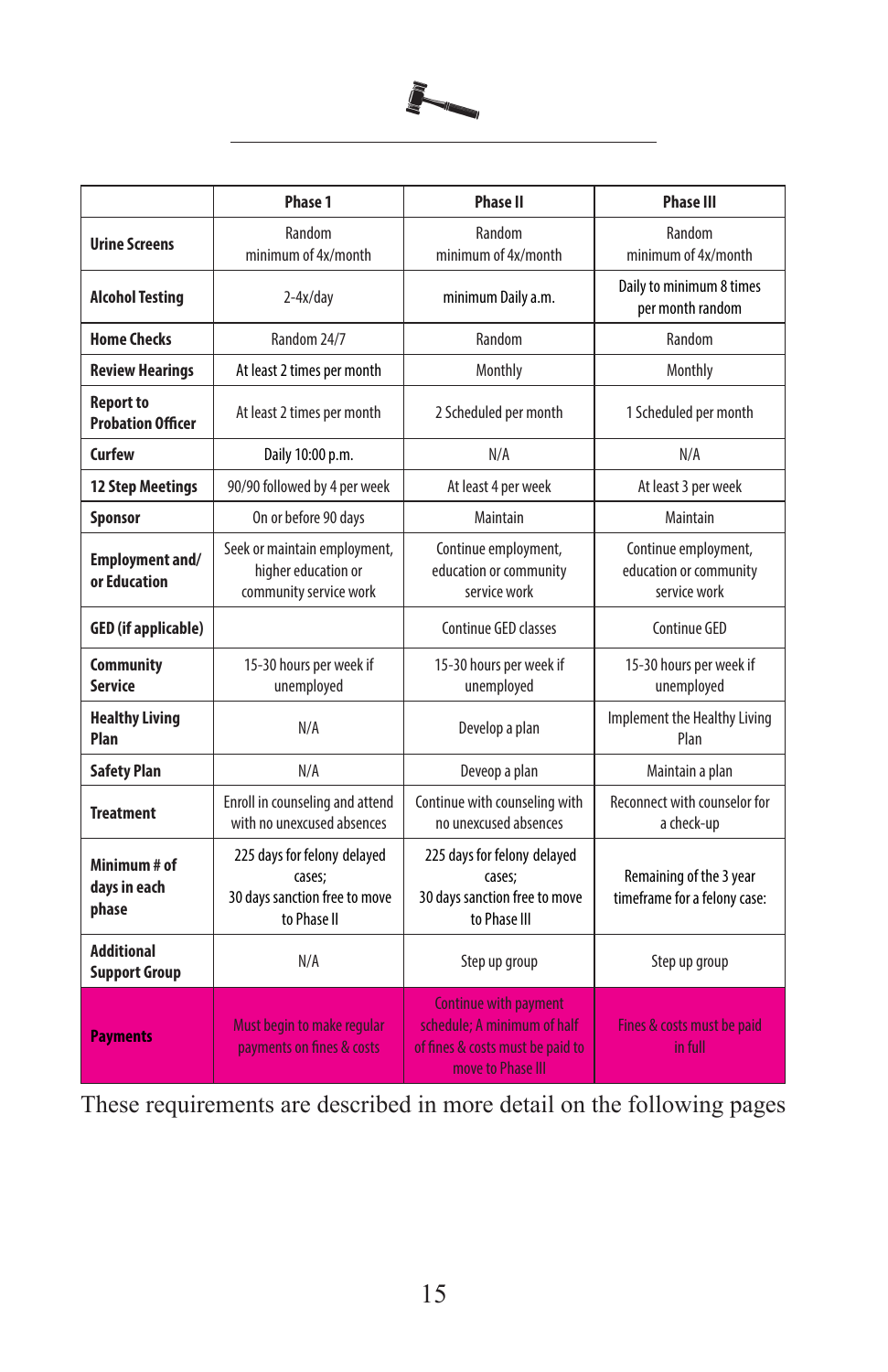# **SOBRIETY COURT PROGRAM DESCRIPTION**

# **• TREATMENT •**

# **Phase I**

Minimum of twice daily PBT's

Random urine screens, minimum 4x/month

Contact with Probation Officer of a minimum of 2 times per month.

Attendance at Sobriety Court review hearing 2 times per month.

Attendance at (90) 12 step meetings within 90 days (one per day) followed by a minimum of 4 per week with verification.

Obtain 12 step sponsor with verification and actively work a 12 step program.

Meet with Treatment provider, enroll in counseling as ordered by the court, with verification, no unexcused absences.

Random home visits by Probation/Police Officer.

Begin to make regular payments toward fines and costs and be paid in full by the end of the first year.

Must have a minimum of 225 days in the program and at least 30 days sanction-free to move to Phase II.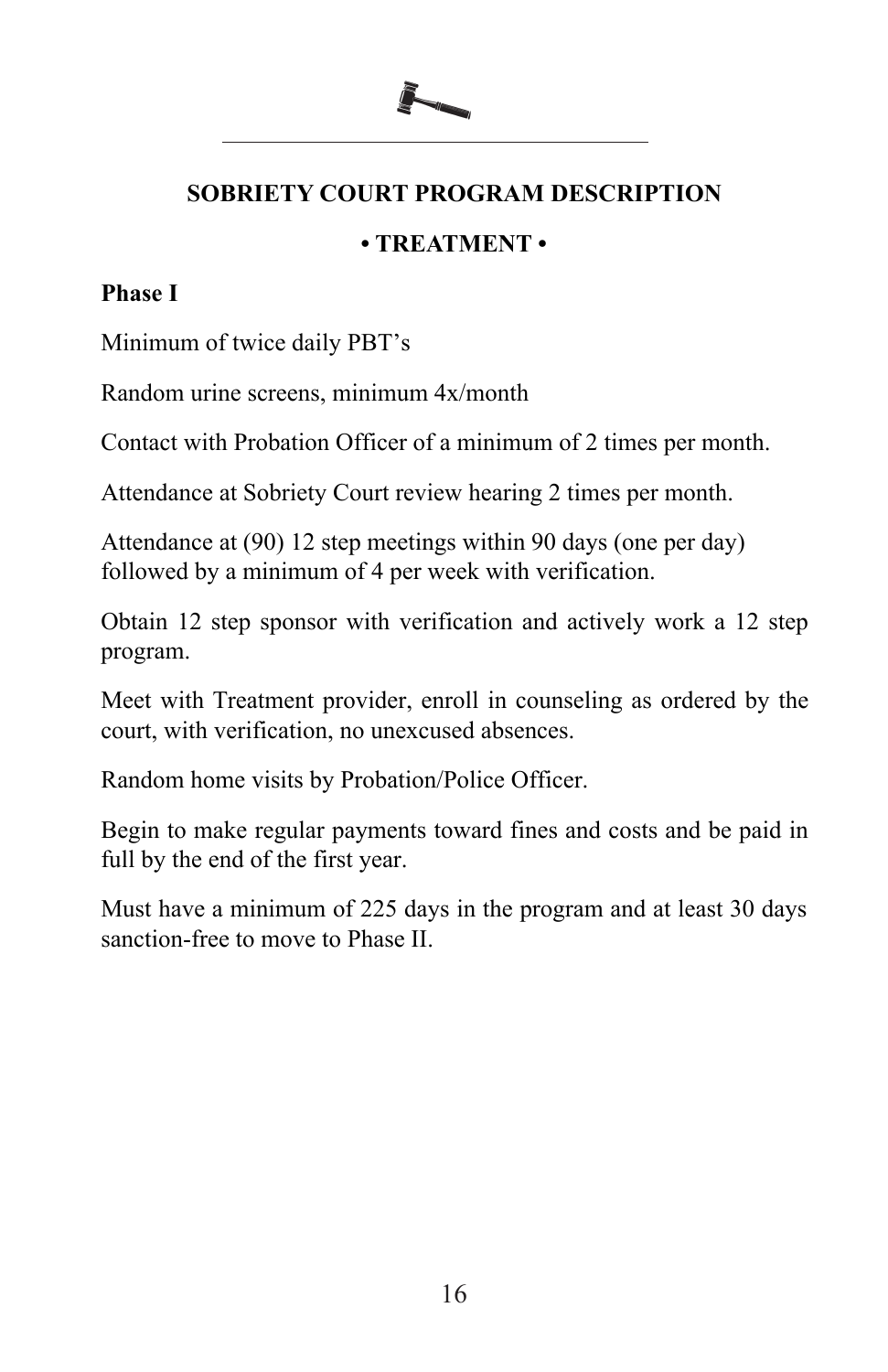# **• HEALTHY LIVING PLAN •**

# **Phase II**

Minimum of daily a.m. PBT's

Random urine screens, minimum 4x/month

Contact with Probation Officer at a minimum of 2 times per month.

A minimum of once monthly attendance at Sobriety Court review hearing.

Attendance at minimum of (4) 12 step meetings per week with verification.

Maintain relationship with sponsor with verification and continue to work a recovery program.

Develop a Healthy Living Plan\* with Probation Officer.

Random home visits by Probation/Police Officer.

Participation in the Step Up Group

Continued compliance with payment schedule. A minimum of half of the fines and costs must be paid prior to moving into Phase 3.

Must have a minimum of 225 days in the program and at least 30 days sanction-free to move into Phase 3.

\* A Healthy Living Plan may include a health/fitness plan, volunteer work, and building supportive relationships.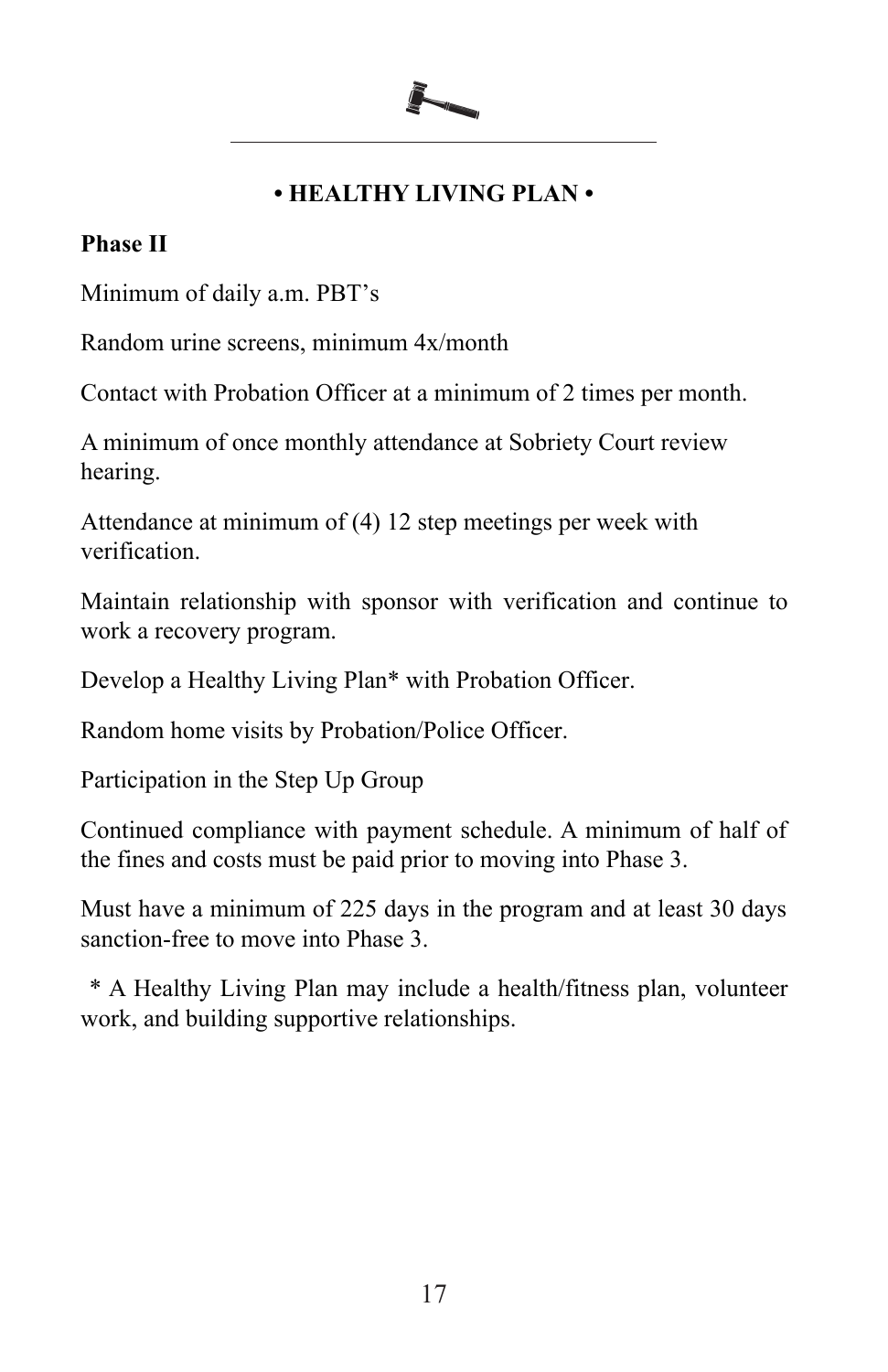# **Phase III**

Daily to minimum 8x/month random PBT's.

Random urine screens, minimum 4x/month.

Contact with Probation Officer at a minimum of once per month.

A minimum of monthly attendance at Sobriety Court review hearing.

Continued participation at 12 step meetings with verification (a minimum of 3 times per week), and continue to work the steps with your sponsor.

Random home visits by Police Officer or Probation.

Implement Healthy Living Plan.

Fines and costs are paid in full.

Participation in a "Reconnect Group" or reconnect with counseling.

Testing and 12 step attendance will increase during the last 90 days of your probation.

Written narrative describing your lifestyle changes.

Note: You may be tested at any time by the Probation Officer, a Police Officer or a drug testing facility. Testing may include a drug test, a breathalyzer, an ETG or any other form of testing deemed appropriate.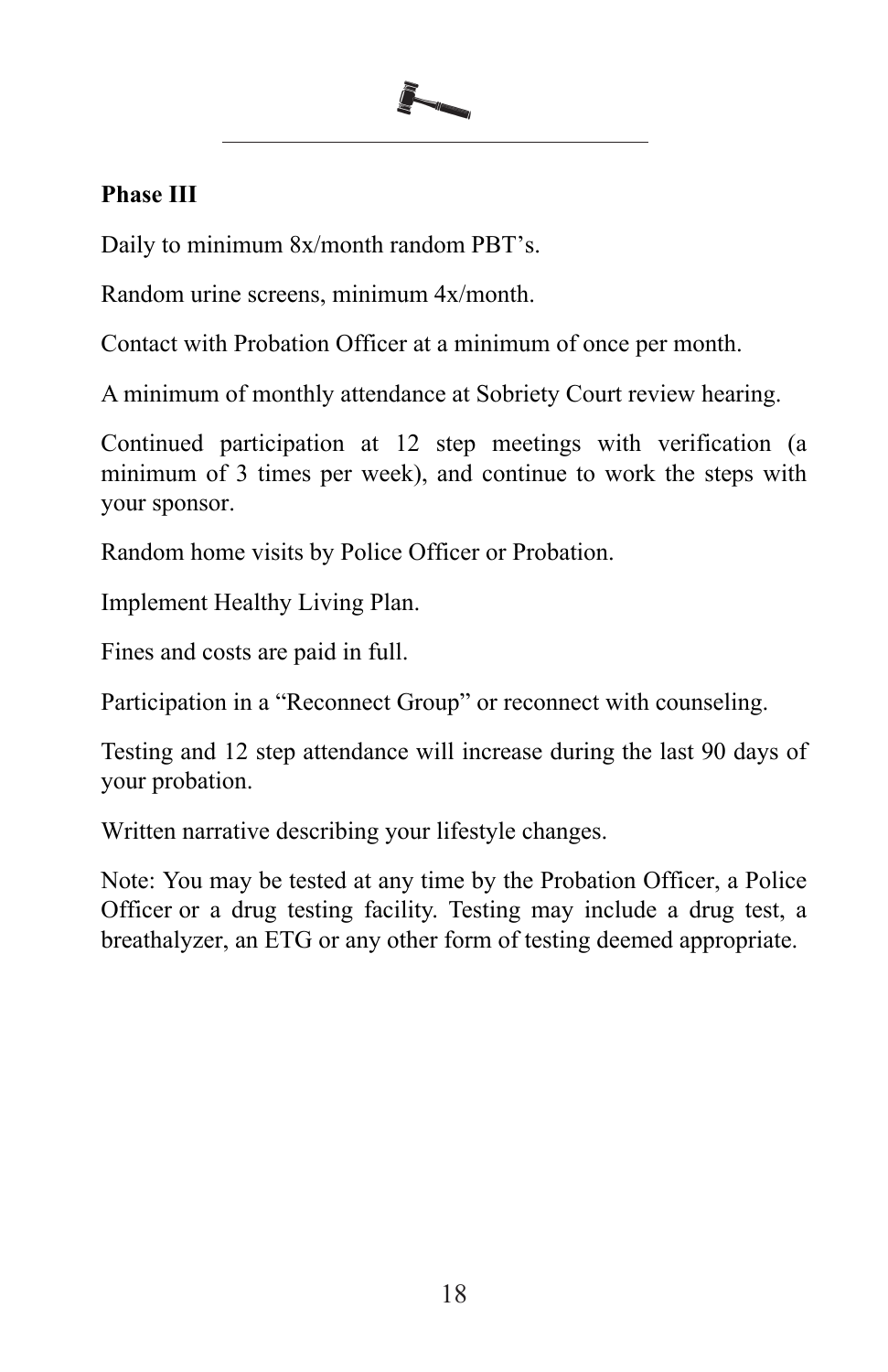

# I HAVE DISCUSSED THIS CONTRACT WITH MY ATTORNEY AND ACKNOWLEDGE THAT I UNDERSTAND THE CONDITIONS OF THIS CONTRACT, AND FREELY AND VOLUNTARILY AGREE TO THE TERMS WITHIN

 $\mathcal{L}_\text{max} = \mathcal{L}_\text{max} = \mathcal{L}_\text{max} = \mathcal{L}_\text{max} = \mathcal{L}_\text{max} = \mathcal{L}_\text{max} = \mathcal{L}_\text{max} = \mathcal{L}_\text{max} = \mathcal{L}_\text{max} = \mathcal{L}_\text{max} = \mathcal{L}_\text{max} = \mathcal{L}_\text{max} = \mathcal{L}_\text{max} = \mathcal{L}_\text{max} = \mathcal{L}_\text{max} = \mathcal{L}_\text{max} = \mathcal{L}_\text{max} = \mathcal{L}_\text{max} = \mathcal{$ 

 $\mathcal{L}_\text{max} = \mathcal{L}_\text{max} = \mathcal{L}_\text{max} = \mathcal{L}_\text{max} = \mathcal{L}_\text{max} = \mathcal{L}_\text{max} = \mathcal{L}_\text{max} = \mathcal{L}_\text{max} = \mathcal{L}_\text{max} = \mathcal{L}_\text{max} = \mathcal{L}_\text{max} = \mathcal{L}_\text{max} = \mathcal{L}_\text{max} = \mathcal{L}_\text{max} = \mathcal{L}_\text{max} = \mathcal{L}_\text{max} = \mathcal{L}_\text{max} = \mathcal{L}_\text{max} = \mathcal{$ 

Signature of Participant Date

Witness Signature Date